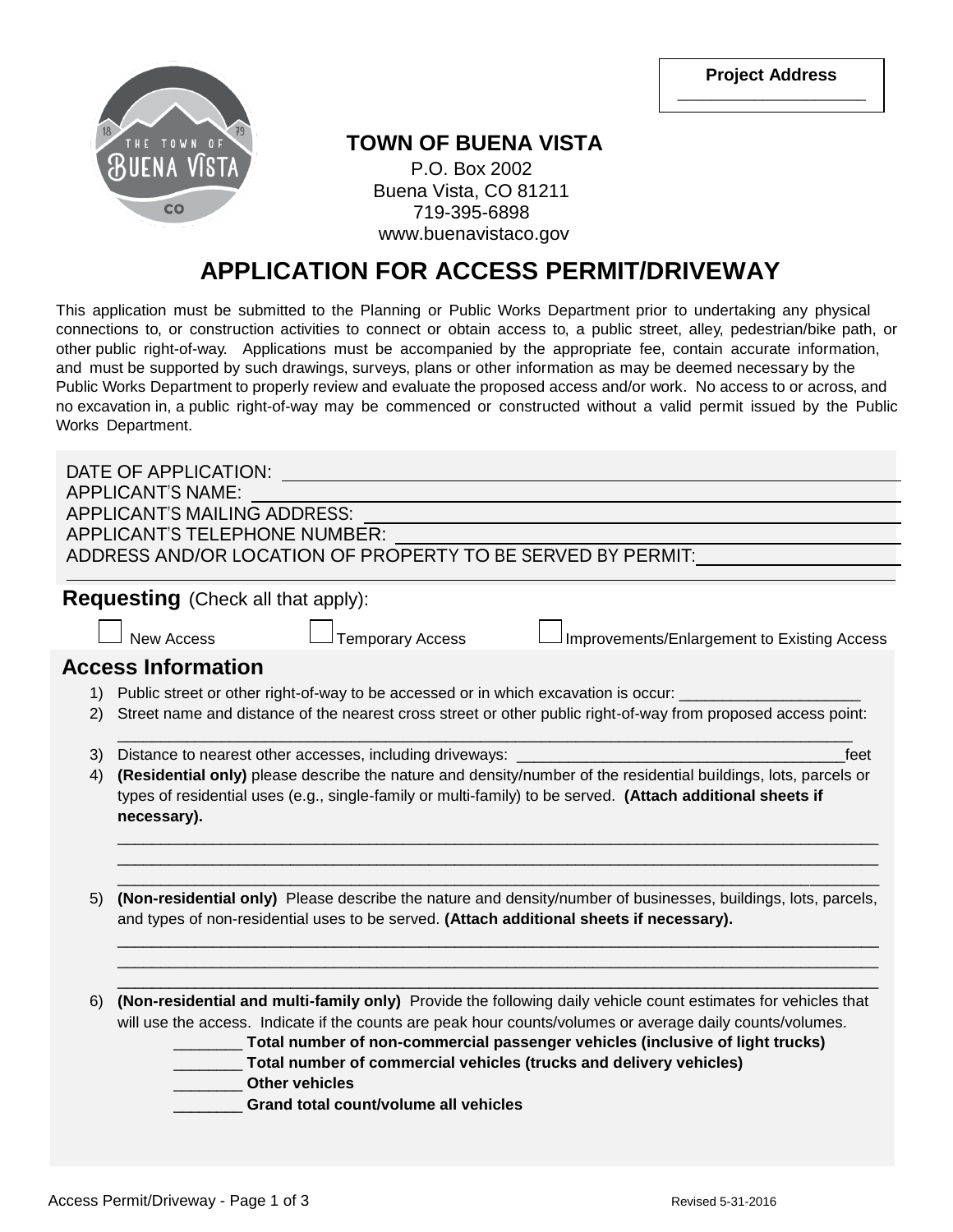## **Construction Information**

- 1) Start Date: \_\_\_\_\_\_\_\_\_\_\_\_\_\_\_\_\_\_\_\_\_\_\_\_\_\_\_ Complete Date: \_\_\_\_\_\_\_\_\_\_\_\_\_\_\_\_\_\_\_\_\_\_\_\_\_ 2) Please Specify: Width \_\_\_\_\_\_\_\_\_\_\_\_\_\_\_\_\_ Radius \_\_\_\_\_\_\_\_\_\_\_\_\_\_\_ Surface Type: \_\_\_\_\_\_\_\_
- 3) Will lane closure be necessary for construction?  $\Box$  No  $\Box$  Yes\* (*allowed between 10 am and 3 pm*)

**\* All street closures must be approved by the Public Works Director.**

**The applicant acknowledges and declares that he/she has read the application, along with the requirements and conditions for issuance of a permit and that all of the information provided on the application and supporting materials is true and accurate to the best of their information and belief.**

**I have read, understand and will comply with all conditions and regulations listed.**

| Applicant Signature:          | Date: |
|-------------------------------|-------|
| Owner's Signature:            | Date: |
| Additional Owner's Signature: | Date: |

| For Town Staff Only                                                                                                                                                                                                       |    |                        |     |  |  |  |
|---------------------------------------------------------------------------------------------------------------------------------------------------------------------------------------------------------------------------|----|------------------------|-----|--|--|--|
| Approved By:                                                                                                                                                                                                              |    | Date                   |     |  |  |  |
| Street Closure Approved By:                                                                                                                                                                                               |    | Date                   |     |  |  |  |
| Permit Issuance Date<br><b>Permit Expiration Date</b><br>The permit will automatically expire five (5) days from the permit issuance date,<br>excluding Sundays and legal holidays, unless a different date is indicated. |    |                        |     |  |  |  |
| Date Fee Paid:                                                                                                                                                                                                            | 20 | <b>Payment Method:</b> | Bv· |  |  |  |